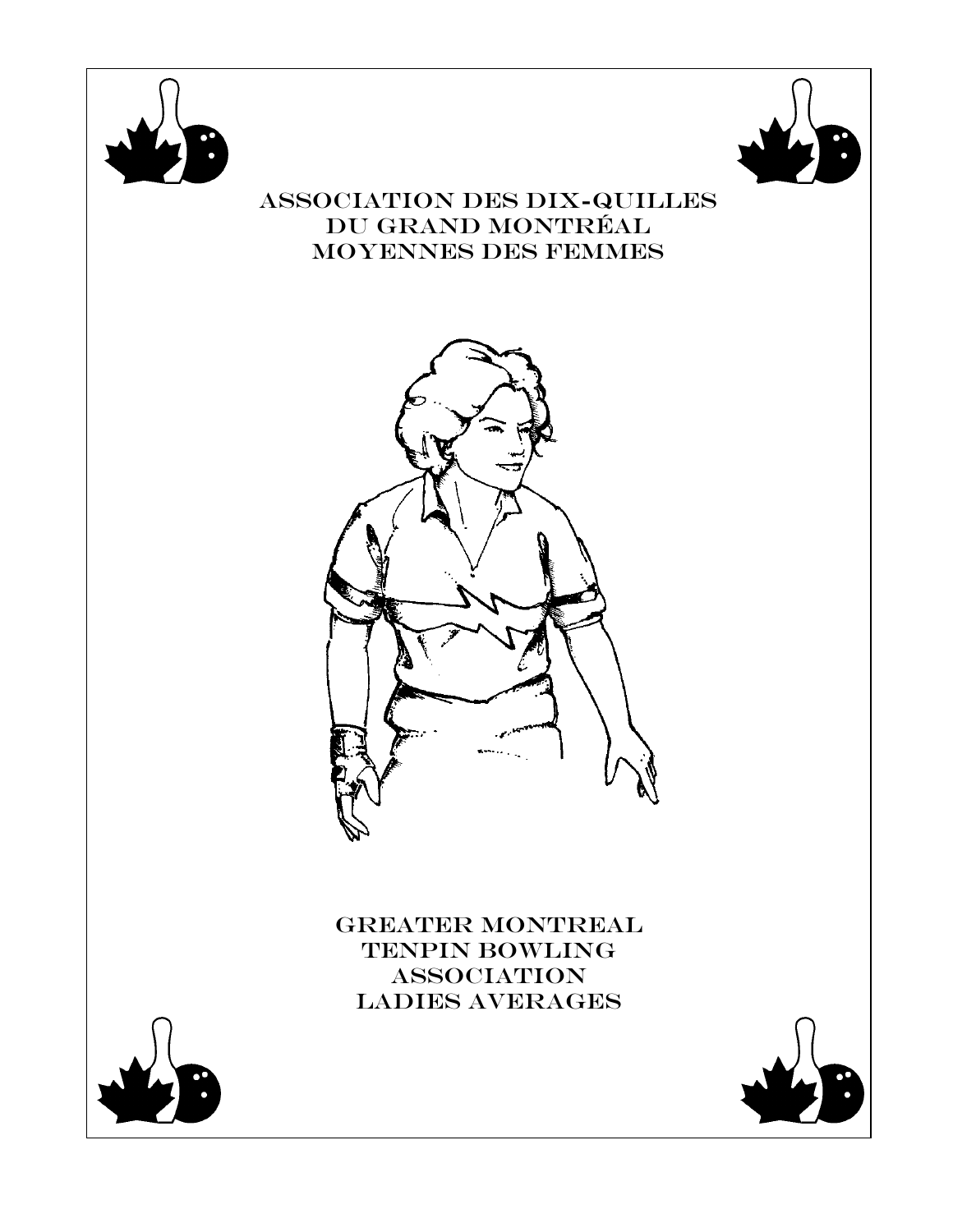| ADQGM / GMTBA                                          |  |  |  |  |  |  |  |
|--------------------------------------------------------|--|--|--|--|--|--|--|
| ANNUAIRE ANNUEL DES MOYENNES / ANNUAL AVERAGE YEARBOOK |  |  |  |  |  |  |  |
| <b>FEMMES/WOMEN 2013-2014</b>                          |  |  |  |  |  |  |  |

| Nom<br>Name            | <b>Moy</b><br>Ave | Parties<br>Games | Ligue<br>League | 16001 | Nom<br>Name            | Moy<br>Ave | Parties<br>Games | Ligue<br>League | 16001 |
|------------------------|-------------------|------------------|-----------------|-------|------------------------|------------|------------------|-----------------|-------|
| Akkerman, Berendina    | 155               | 75               | LL 008          | 994   | Cloherty, Maryann      | 140        | 72               | SF 001          | 3725  |
| Allen, Diane           | 130               | 96               | PM 005          | 4587  | Coderre, Jackie        | 142        | 39               | LL 010          | 4035  |
| Amian, Meryl F.        | 110               | 21               | LL 004          | 5072  | Cohen - Izzo, Reisa    | 156        | 81               | CQ 002          | 1993  |
| Andrada, Alice         | 142               | 96               | LL 004          | 4838  | Collette, Liane        | 120        | 84               | PM 002          | 4928  |
| Apilado, Mila          | 151               | 93               | LL 004          | 453   | Collymore, Debbie      | 205        | 96               | LL 021          | 681   |
|                        | 151               | 84               | LL 008          |       | Corriveau, Christa     | 148        | 102              | LL 024          | 4331  |
| Aronoff, Gloria        | 138               | 96               | LL 007          | 196   | Cotton, Mona           | 114        | 93               | LL 014          | 110   |
| Arthur, Sylvia         | 136               | 63               | PM 009          | 3232  | Crichlow, Jennifer     | 132        | 90               | PM 009          | 3238  |
|                        | 131               | 39               | PM 005          |       | Custodio, Edwina       | 168        | 99               | LL 024          | 554   |
| Bacon, Josee           | 133               | 57               | LL 010          | 3605  | Dacoulis, Lina         | 71         | 33               | LL 010          | 111   |
| Bayliff, Julie         | 186               | 70               | LL 008          | 1174  | Dauba, Chantal         | 123        | 60               | LL 010          | 2659  |
| Baylis, Jennifer       | 123               | 99               | LL 024          | 169   | Dawson, Cindy          | 223        | 99               | PM 001          | 2469  |
| Beauregard, Cynthia    | 169               | 96               | LL 010          | 2681  |                        | 215        | 87               | CQ 014          |       |
| Beauregard, Doris      | 123               | 96               | LL 010          | 2682  | De Castro, Marilyn     | 164        | 84               | LL 008          | 457   |
| Bechard, Lise          | 172               | 105              | SF 002          | 446   |                        | 163        | 93               | LL 004          |       |
| Benedik, Lorri A.      | 133               | 96               | LL 014          | 60    | Decher, Deborah A.     | 128        | 78               | PM 005          | 105   |
| Bennett, Patricia      | 151               | 78               | PM 002          | 2961  | Derry, Laura R.        | 126        | 93               | LL 010          | 114   |
| Benoit, Lynn           | 122               | 72               | SF 001          | 4814  | Deschamps, Johanne     | 121        | 27               | PM 008          | 1433  |
| Berry, Tamara          | 150               | 30               | PM 005          | 4977  | Desormeaux, Lynn       | 120        | 24               | LL 014          | 66    |
|                        | 147               | 87               | PM 009          |       | Devlin, Jane           | 141        | 21               | LL 022          | 3362  |
| Bertrand, Karen        | 140               | 93               | LL 014          | 4217  | Dickner, Lynn          | 172        | 57               | SF 002          | 509   |
| Binette, Daniele       | 146               | 33               | LL 010          | 2656  | Doyle, Cookie          | 127        | 89               | SF 001          | 537   |
| Blacker, Deidra R.     | 190               | 66               | CQ 012          | 1172  | Dryburgh, Diane        | 162        | 96               | LL 010          | 2658  |
|                        | 181               | 93               | CQ 014          |       | Dufresne, Andrea       | 178        | 86               | CQ 014          | 1645  |
| Bogle, Gail            | 151               | 75               | LL 019          | 2509  |                        | 177        | 87               | CQ 012          |       |
| Bonin, Sylvie          | 120               | 77               | PM 005          | 4980  | Dumont, Genevieve      | 160        | 66               | LL 008          | 992   |
| Boos, Barbara          | 149               | 93               | SF 001          | 535   | Dynkin, Galina         | 147        | 58               | CQ 002          | 20    |
| Boyer, Diane           | 116               | 65               | PM 016          | 82    | Enright, Margaret      | 101        | 90               | PM 016          | 4305  |
| Boyko, Anne            | 163               | 75               | LL 021          | 764   | Estabillo, Teresita A. | 128        | 87               | LL 004          | 4673  |
| Burns, Carol Ann       | 167               | 93               | PM 005          | 234   | Fajertag, Tamara       | 169        | 69               | LL 007          | 4134  |
| Burr, Christina        | 162               | 96               | PM 005          | 4337  | Filippone, Renee       | 132        | 27               | LL 014          | 125   |
| Cacic, Anita           | 134               | 93               | CQ 012          | 3671  | Finnerty, Trish        | 107        | 72               | LL 019          | 12    |
| Carter, Colleen        | 137               | 90               | LL 021          | 765   | Fleming, Kathy         | 145        | 87               | LL 021          | 2390  |
| Castillo, Joyce        | 139               | 69               | LL 004          | 2615  | Fleming, Oksanna       | 159        | 102              | PM 016          | 4950  |
| Castillo, Yolanda B.   | 155               | 96               | LL 024          | 473   | Flores, Ampy D.        | 148        | 93               | LL 004          | 3724  |
| Charles, Kathy         | 124               | 87               | PM 010          | 4715  | Flores, Jovita Ave O.  | 137        | 60               | LL 004          | 3739  |
| Ching, Ivette          | 176               | 76               | CQ 004          | 131   | Fortin, Vanessa        | 176        | 96               | SF 002          | 1159  |
| Chmilnitzky, Dominique | 184               | 82               | LL 021          | 4525  | Foster, Jocelyn        | 110        | 93               | LL 010          | 118   |
| Cicconi, Alyssa        | 185               | 90               | SF 002          | 1156  | Fountain, Dina-Lynne   | 137        | 71               | LL 019          | 661   |
| Clark, Rosemary        | 162               | 75               | LL 008          | 2998  | Francoeur, Caroline    | 114        | 84               | SF 001          | 35    |
| Clarke, Erma           | 148               | 36               | PM 005          | 3237  | Gagarin, Marilou       | 115        | 96               | LL 004          | 4902  |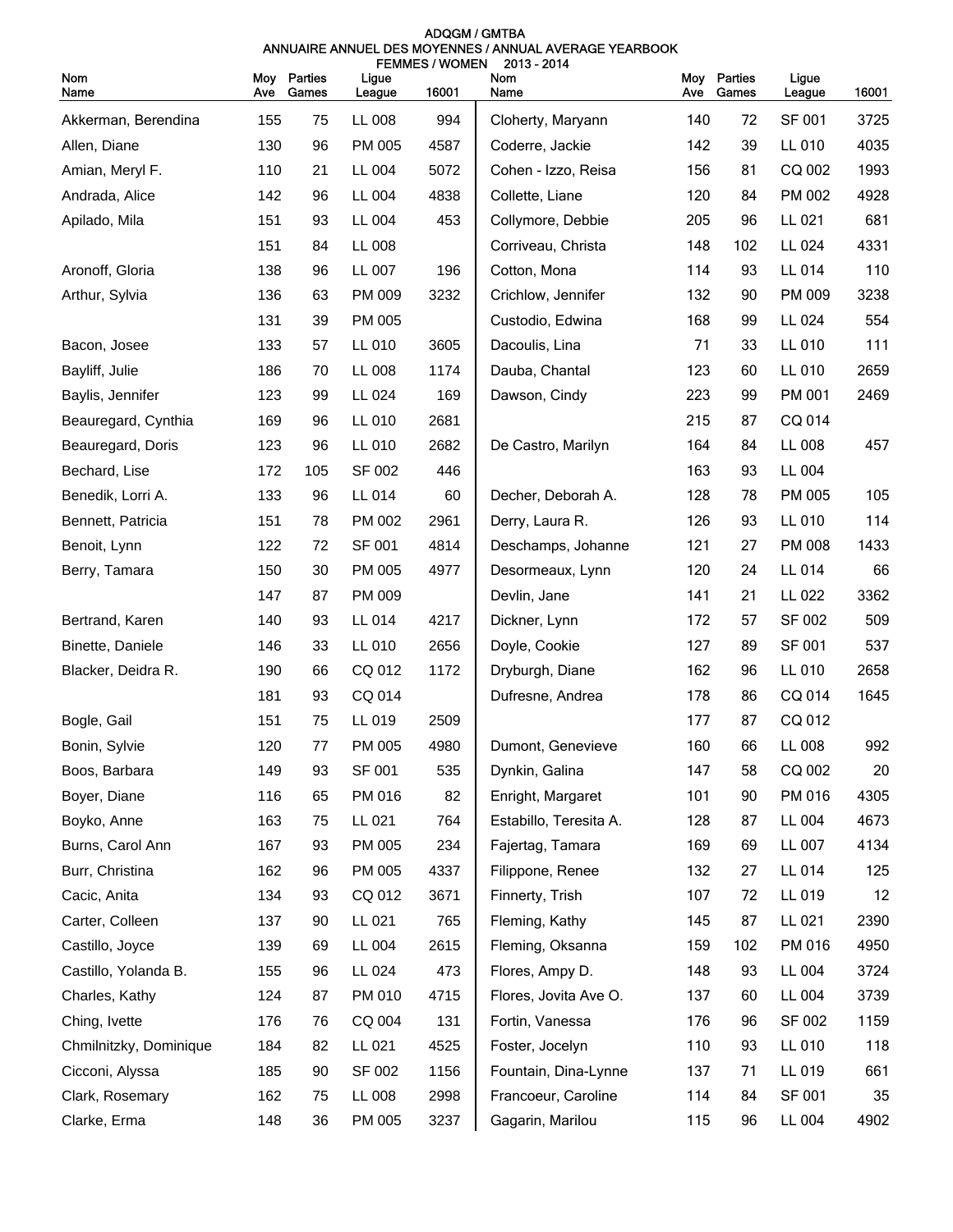| ADOGM / GMTBA                                          |  |  |  |  |  |  |  |
|--------------------------------------------------------|--|--|--|--|--|--|--|
| ANNUAIRE ANNUEL DES MOYENNES / ANNUAL AVERAGE YEARBOOK |  |  |  |  |  |  |  |
| <b>FEMMES/WOMEN 2013-2014</b>                          |  |  |  |  |  |  |  |

| <b>Nom</b><br>Name     | Ave | Moy Parties<br>Games | Ligue<br>League | 16001 | Nom<br>Name            | Moy<br>Ave | Parties<br>Games | Ligue<br>League | 16001 |
|------------------------|-----|----------------------|-----------------|-------|------------------------|------------|------------------|-----------------|-------|
| Gasparrini, Gina       | 133 | 81                   | LL 014          | 62    | Labreche, Cathy        | 106        | 87               | PM 005          | 4984  |
| Gauthier, Patricia     | 130 | 99                   | SF 001          | 4972  | LaCrette, Karen        | 131        | 90               | PM 010          | 2532  |
| Germain Leduc, Sandra  | 155 | 108                  | PM 016          | 1483  | Lagrange, Caroline     | 205        | 96               | CQ 004          | 2778  |
| Giroux, Nathalie       | 185 | 75                   | CQ 014          | 4732  | Lambert, Elise         | 114        | 108              | PM 016          | 4891  |
| Goodman, Karen D.      | 166 | 87                   | CQ 012          | 1900  | Langlois, Lucie        | 160        | 97               | SF 002          | 3518  |
| Graham, Sue            | 148 | 93                   | CH 001          | 638   | Lanston, Susan         | 142        | 93               | LL 010          | 2687  |
| Grant, Betty           | 118 | 73                   | CH 001          | 634   | Largan, Sheila         | 128        | 84               | SF 001          | 4817  |
| Grant, Rechal D.       | 128 | 90                   | CQ 002          | 26    | Larose, Ramona         | 133        | 79               | PM 010          | 2534  |
| Gregory, Lisa          | 161 | 99                   | PM 008          | 1429  | Lawson, Judy           | 134        | 75               | LL 008          | 3454  |
| Grillo, Marcella       | 149 | 87                   | PM 005          | 113   | Leckman, Andrea C.     | 137        | 77               | LL 008          | 84    |
| Guerin, Eileen         | 87  | 102                  | PM 002          | 96    | Leduc, Cynthia         | 178        | 77               | SF 001          | 507   |
| Haines, Irma           | 149 | 81                   | PM 009          | 3241  | Leduc, Karine          | 157        | 96               | SF 001          | 425   |
| Helman, Shelley        | 175 | 99                   | LL 021          | 2651  | Leduc, Melanie         | 157        | 108              | PM 016          | 1484  |
| Hernandez, Joanne      | 163 | 93                   | LL 010          | 133   | Lee, Sheryl            | 191        | 102              | PM 005          | 236   |
| Hoeflich, Marie J.     | 140 | 81                   | LL 024          | 3294  | Lewin, Carol           | 139        | 99               | SF 001          | 37    |
| Holcman, Malka         | 139 | 90                   | LL 014          | 3765  | Lewis, Roxanne         | 149        | 45               | CQ 014          | 1020  |
| Holder, Katrina        | 131 | 87                   | PM 009          | 3243  | Lewis, Tara-Lyn        | 186        | 99               | LL 024          | 13    |
| Holinaty, Renee        | 150 | 57                   | LL 008          | 3980  | Lightfoot, Patricia    | 142        | 99               | SF 001          | 4000  |
| Horan, Muriel          | 153 | 108                  | PM 016          | 1480  | Limoges, Annick        | 98         | 75               | LL 019          | 38    |
| Howard, Lori           | 155 | 98                   | PM 016          | 4917  | Loucks, Sandra         | 166        | 92               | LL 007          | 692   |
| Humphreys, Patricia A. | 146 | 76                   | LL 008          | 1887  |                        | 161        | 87               | LL 021          |       |
| Huot, Gail             | 167 | 102                  | PM 016          | 683   | Lowe, Harriet          | 136        | 47               | PM 009          | 3639  |
| Ibarra, Marieta        | 152 | 90                   | LL 021          | 3490  | Lum, Millie            | 159        | 78               | LL 006          | 3963  |
|                        | 151 | 93                   | LL 004          |       | Lussier, Debbie S.     | 146        | 102              | PM 002          | 271   |
| Jackson, Eunice E.     | 127 | 45                   | PM 009          | 4203  | Macaraig, Astrophel    | 176        | 96               | LL 004          | 179   |
| Jaglowska, Ewelina     | 106 | 87                   | CQ 012          | 59    | Mackey, Lori           | 147        | 75               | CH 001          | 187   |
| Janes- Quant, Cecilia  | 141 | 90                   | LL 014          | 2836  | MacLelland, Kristy     | 197        | 27               | CQ 014          | 1173  |
| Jessiman, Kayla        | 161 | 84                   | <b>SF 001</b>   | 298   | MacWilliams, Merlina   | 141        | 99               | LL 004          | 1863  |
| Jette, Linda           | 132 | 72                   | LL 010          | 2653  | Malco, Betty           | 138        | 81               | LL 004          | 474   |
| Johnson Loyer, Julie   | 199 | 81                   | SF 002          | 247   | Marchetti, Giovanna `. | 116        | 77               | PM 005          | 108   |
| Johnson, Tracy         | 156 | 84                   | SF 001          | 4579  | Marotte, Suzanne       | 153        | 99               | SF 002          | 73    |
| Joly, Lise             | 139 | 96                   | LL 010          | 4856  | Masini, Dale           | 150        | 87               | LL 022          | 812   |
| Kashetsky, Marni       | 173 | 91                   | LL 007          | 762   | Matroni, Danie         | 120        | 73               | LL 008          | 4966  |
| Kaufmann, Pauline      | 144 | 96                   | LL 010          | 2673  | McComber, Terry        | 108        | 93               | PM 002          | 3522  |
| Kazmerchuk, Audrey     | 160 | 102                  | PM 002          | 2696  | McCormick, Katherine   | 187        | 93               | LL 021          | 3509  |
| Kearney, Susan         | 146 | 90                   | PM 005          | 4263  |                        | 182        | 87               | LL 014          |       |
| Kemp, Joanne           | 141 | 90                   | PM 002          | 268   | McDonald, Micheline    | 136        | 96               | LL 010          | 106   |
| Kinsella, Karen        | 129 | 75                   | SF 001          | 4973  | Ment, Jennifer         | 129        | 66               | CQ 002          | 123   |
| Kinsella, Shelley      | 121 | 30                   | SF 001          | 3118  | Mercado, Annie         | 152        | 99               | LL 004          | 464   |
| Kondonis, Katerina     | 136 | 84                   | LL 010          | 4958  |                        | 151        | 89               | LL 010          |       |
| Kouri, Frances         | 163 | 72                   | CQ 002          | 121   | Michieletto, Amanda    | 99         | 88               | LL 014          | 48    |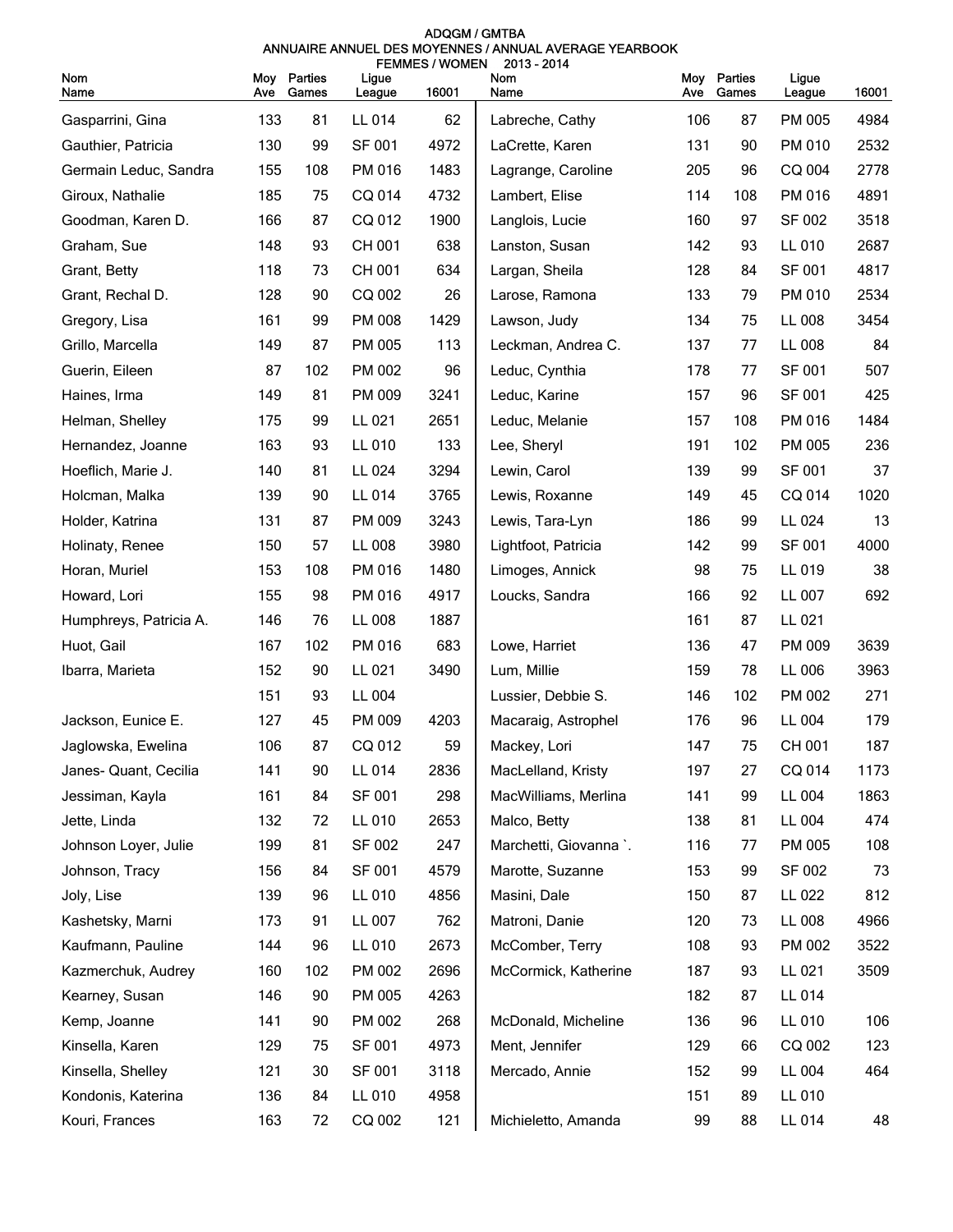| <b>ADOGM / GMTBA</b>                                   |  |  |  |  |  |  |  |
|--------------------------------------------------------|--|--|--|--|--|--|--|
| ANNUAIRE ANNUEL DES MOYENNES / ANNUAL AVERAGE YEARBOOK |  |  |  |  |  |  |  |
| FEMMES / WOMEN 2013 - 2014                             |  |  |  |  |  |  |  |

| Nom                  | Moy | Parties | Ligue  | <b>FEMINES/WVUNEN</b> | <b>2019 - 2014</b><br>Nom | Moy | Parties | Ligue  |       |
|----------------------|-----|---------|--------|-----------------------|---------------------------|-----|---------|--------|-------|
| Name                 | Ave | Games   | League | 16001                 | Name                      | Ave | Games   | League | 16001 |
| Millete, Esther      | 158 | 99      | LL 004 | 4675                  | Regis, Barbara            | 147 | 87      | LL 014 | 1311  |
| Missori, Giovanna    | 161 | 81      | PM 016 | 4737                  | Regis, Melanie            | 226 | 84      | LL 014 | 363   |
| Morin, Beverley      | 135 | 71      | LL 010 | 2684                  |                           | 225 | 88      | PM 002 |       |
| Mullin, Maureen      | 148 | 72      | LL 010 | 2664                  |                           | 223 | 93      | CQ 014 |       |
| Murphy, Carolyn      | 100 | 99      | LL 014 | 42                    | Renard, Bernetta          | 140 | 60      | LL 014 | 5055  |
| Myers, Edna          | 131 | 90      | PM 005 | 3905                  | Reyes, Nancy              | 143 | 78      | LL 008 | 2828  |
| Naazeer, Akleema     | 158 | 81      | LL 021 | 138                   | Rice, Deborah             | 136 | 105     | PM 016 | 4306  |
| Nadler, Janis G.     | 148 | 95      | LL 007 | 192                   | Rock, Beverley F.         | 117 | 87      | LL 008 | 988   |
| Nantel, Marie Eve    | 166 | 105     | SF 002 | 3816                  | Rohwer, Jenny             | 178 | 75      | PM 008 | 1435  |
| Ng, Tara             | 164 | 87      | LL 006 | 4601                  |                           | 177 | 84      | PM 001 |       |
| Nicoll, Karina       | 188 | 93      | PM 008 | 1170                  | Rosenzweig, Rhona         | 162 | 93      | LL 007 | 4543  |
| Novakowsiki, April   | 142 | 87      | PM 005 | 4986                  | Rosettani, Pat            | 180 | 99      | SF 001 | 1305  |
| Odulio, Daphny H.    | 164 | 90      | LL 004 | 4405                  | Ross, Ina H.              | 143 | 99      | SF 001 | 530   |
| Olive, Amanda        | 88  | 36      | PM 008 | 27                    | Ross, Shirley             | 115 | 87      | LL 010 | 143   |
| Olsen, Carole        | 104 | 74      | LL 010 | 4609                  | Ryan, Claire              | 171 | 75      | LL 007 | 2679  |
| Ornstein, Eileen     | 141 | 69      | LL 014 | 170                   |                           | 169 | 72      | LL 014 |       |
| Panneton, Carole     | 152 | 96      | AN 001 | 4924                  |                           | 165 | 78      | LL 021 |       |
| Panneton, Rolande R. | 131 | 66      | AN 001 | 71                    | Ryan, Deborah             | 133 | 96      | LL 024 | 4746  |
| Paquette, Sheryl     | 145 | 66      | CH 001 | 3650                  | Sanesac, Jo Ann           | 211 | 96      | SF 002 | 326   |
| Parris, Molly        | 123 | 63      | PM 010 | 2537                  | Scattolon, Diane          | 151 | 90      | LL 022 | 817   |
| Patenaude, Louise    | 119 | 57      | LL 010 | 4961                  | Schiavone, Susie          | 153 | 99      | PM 002 | 242   |
| Patterson, Heather   | 152 | 24      | LL 014 | 4128                  | Schlemper, Ginnie         | 147 | 99      | LL 014 | 67    |
|                      | 151 | 24      | LL 007 |                       | Seguin Doyle, Lorraine    | 164 | 78      | LL 008 | 999   |
| Paynter, Annette     | 147 | 90      | PM 010 | 2538                  | Seguin, Carol             | 162 | 87      | LL 008 | 978   |
| Pelchat, Chantal     | 110 | 81      | LL 008 | 4967                  | Sernuck, Manon            | 129 | 90      | PM 002 | 101   |
| Pelletier, Sandra    | 125 | 93      | LL 010 | 2672                  | Shannahan, Sue            | 165 | 108     | PM 016 | 1486  |
| Petschner, Monica    | 138 | 99      | LL 014 | 3661                  | Shore, Carol              | 164 | 80      | LL 007 | 188   |
| Petschner, Monica    | 138 | 102     | LL 021 |                       | Simboli, Gabrielle        | 176 | 99      | CQ 014 | 3323  |
| Phillips, Debra      | 153 | 75      | PM 010 | 2542                  | Snell, Francine           | 135 | 87      | LL 008 | 3455  |
| Plouffe, Nicole      | 152 | 90      | PM 016 | 4888                  | Soda, Linda               | 140 | 78      | LL 010 | 2685  |
| Pomerantz, Francine  | 178 | 90      | LL 007 | 182                   | Stacey, Diane             | 153 | 96      | LL 014 | 2820  |
| Portnoff, Rebecca    | 112 | 99      | LL 014 | 3663                  | Straughan, Eleanor        | 154 | 90      | PM 010 | 3696  |
| Poulin, Cindy        | 124 | 93      | CQ 012 | 64                    | Talarico, Kim             | 133 | 99      | PM 005 | 4987  |
| Procopio, Valerie    | 167 | 99      | LL 021 | 763                   | Tampocao, Nancy S.        | 146 | 87      | LL 008 | 471   |
| Puhante, Lourdes     | 138 | 89      | LL 004 | 180                   | Thomas, Chrissy S.        | 151 | 78      | LL 021 | 695   |
| Ramsoomair, Cas      | 169 | 102     | LL 024 | 2230                  | Thompson, Carrie          | 137 | 99      | PM 002 | 4978  |
| Rapagna, Karine      | 220 | 102     | CQ 014 | 1782                  | Touchette, Adelica        | 133 | 99      | PM 005 | 4585  |
| Raper, Georgina      | 105 | 143     | SF 001 | 241                   | Touchette, Viviane        | 161 | 99      | PM 005 | 279   |
| Rasinger, Joan       | 148 | 87      | CH 001 | 644                   | Tousignant, Christine     | 163 | 72      | LL 022 | 819   |
| Regan, Karen         | 164 | 93      | LL 024 | 146                   | Townsend, Cathy           | 168 | 60      | CQ 002 | 194   |
| Regan, Patricia      | 149 | 90      | LL 024 | 154                   | Tremblay, Josette         | 151 | 93      | SF 002 | 78    |